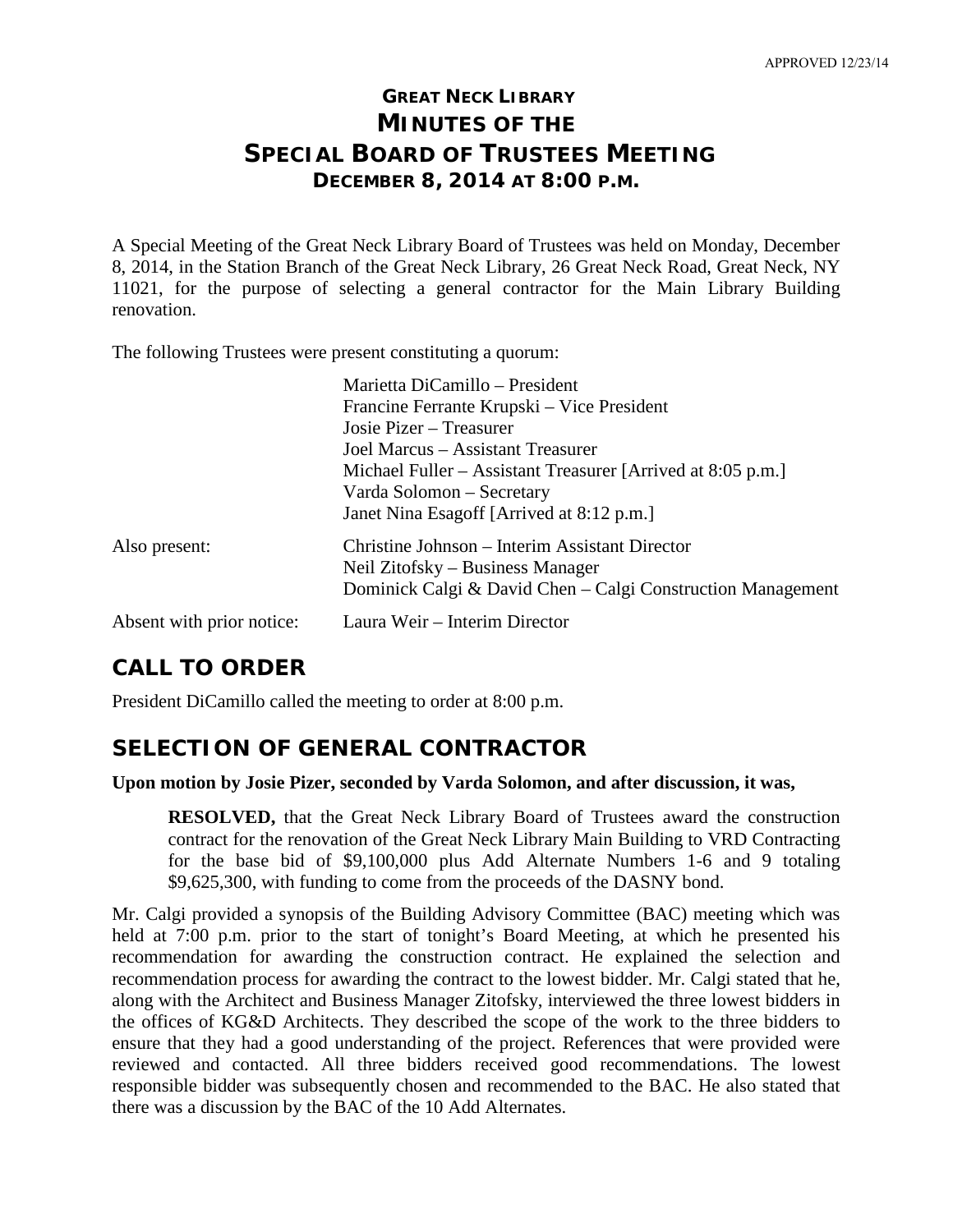Following Mr. Calgi's review, the Board then discussed the BAC recommendations. The Board accepted all 10 Add Alternates, except Number 7 (Operable Windows) and number 8 (Community Room Wainscot).

\_\_\_\_\_\_\_\_\_\_\_\_\_\_\_\_\_\_\_\_\_\_\_\_\_\_\_\_\_\_\_\_\_\_\_\_\_\_\_\_\_\_\_\_\_\_\_\_\_\_\_\_\_\_\_\_\_\_\_\_\_\_\_\_\_\_\_\_\_\_

Add Alternate Number 7 (Operable Windows) was not considered due to safety issues for children, and birds flying into the building when the windows are open. Additionally, if windows are open while the air conditioning is running, this will affect the efficiency of the cooling system.

Add Alternate Number 8 (Wainscoting) was rejected. A vote was taken by show of hands. President DiCamillo was the only Trustee in favor.

Add Alternate 9 (Glass Marker Board) *–* there was discussion on the ethics of not accepting this item now and negotiating the price at a later date followed by a change order. Mr. Calgi responded that the best pricing is at contract time and that he prefers to avoid change orders when possible. Additionally, the bidding process is public and it would be unethical to renegotiate prices in a non-public setting. Mr. Calgi also added that if there should be a change order, the onsite Project Manager and Architect would review the change order and monthly updates will be provided to the Board to keep them informed. It was noted that the Board of Trustees also has in place a sub-committee to handle the financial aspects of change orders.

*Public Comment: Karen Rubin, Joan Adickman, Robert Schaufeld, Martin Adickman, Marianna Wohlgemuth.*

**VOTE:** Yes – 7 (DiCamillo, Ferrante Krupski, Fuller, Marcus, Nina Esagoff, Pizer, Solomon) *MOTION CARRIED UNANIMOUSLY*

Mr. Calgi informed the Board that he would be sending out the award letter the next day.

# **BUILDERS INSURANCE FLOATER**

### **Upon motion by Michael Fuller, seconded by Varda Solomon, and after discussion, it was,**

**RESOLVED,** that the Great Neck Library Board of Trustees authorize Edwards and Company to bind the Builders Risk Insurance Floater with Republic-Franklin for an annual premium of [\$22,343 with a \$10,000 deductible] OR [\$20,343 with a \$25,000 deductible] to be taken from the Main Building and Special Services fund.

Mr. Zitofsky stated that he received an email from the insurance broker informing him that the Library should bind the Builders Risk Insurance with the contractor at the time of his selection. The approved budget has \$25,000 earmarked for this. He recommended that the Board accept the floater with the lower deductible of \$10,000 with an insurance cap of \$23 million based on the value of the finished building.

A member of the public asked if the Library's insurance company offered any reduction since the main building is not operating. There was also a question on whether this stand-alone insurance covers both property and liability. The Business Manager will get the answers to these questions from the Insurance Company. Since the approval cannot wait for the next Board Meeting, it was decided to vote on the resolution on the table with an amendment that approval was dependent on satisfactory explanation to the Board of Trustees of the terms of coverage of said floater policy.